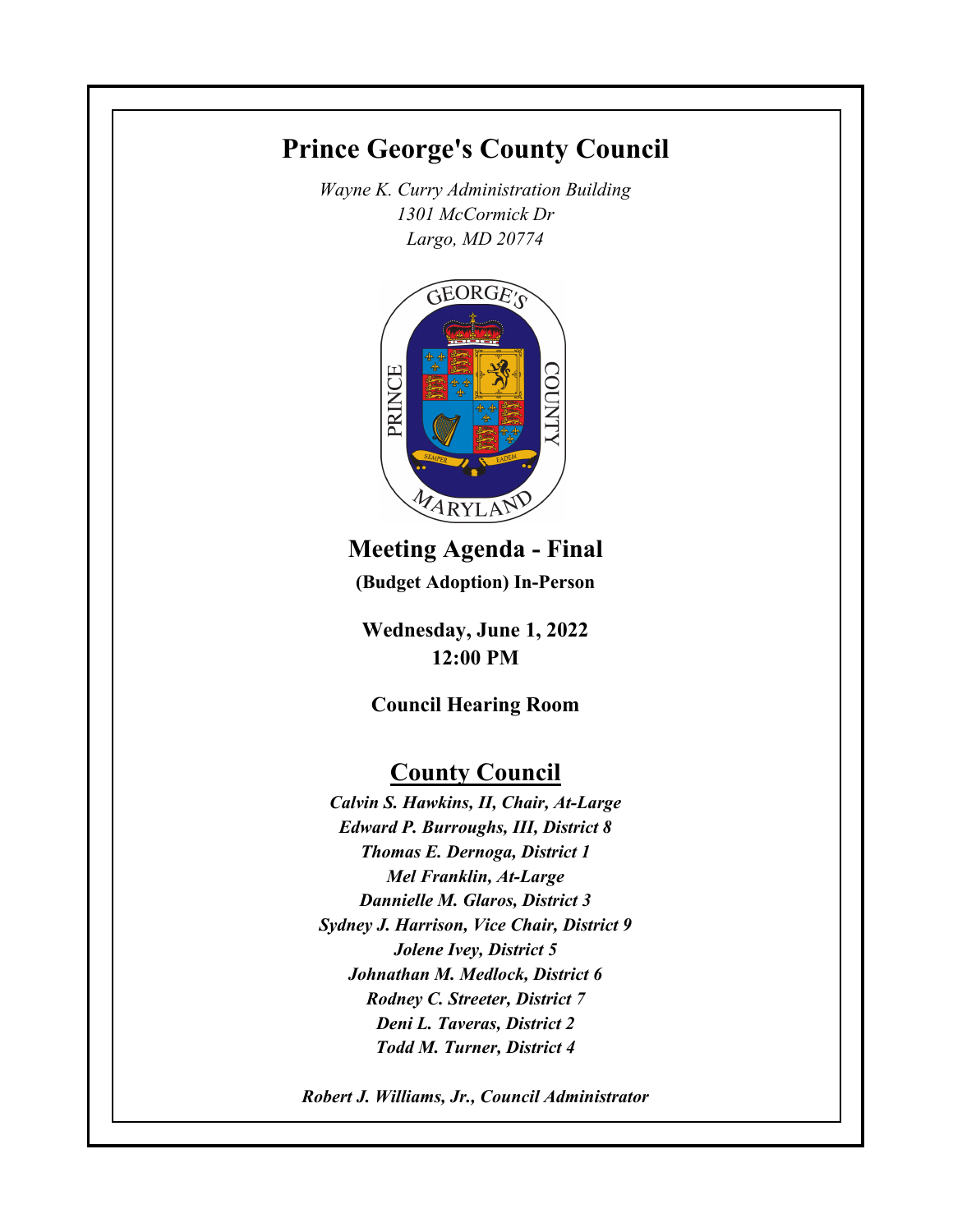#### RULES OF COURTESY (Virtual)

You are now participating in the process of representative government. We welcome your interest and hope you will attend Prince George's County Council meetings often. Good government depends on the interest and involvement of you and your fellow citizens.

#### VIRTUAL COUNCIL MEETINGS

Given the current state of the novel coronavirus (COVID-19) pandemic, and under the Governor's "Proclamation and Declaration of State of Emergency and Existence of Catastrophic Health Emergency – COVID-19"and the Prince George's County State of Emergency Declaration, the County Council is operating under emergency procedures.

#### REGULAR COUNCIL MEETINGS

The Prince George's County Council meets at 10:00 a.m. each Tuesday in the Council Hearing Room in the County Administration Building, Upper Marlboro, Maryland. Legislative sessions are held on the first and third Tuesday of each month and business meetings are scheduled on the alternate weeks. All County Council Sessions are public meetings, however, a part of the meeting may be conducted in closed session.

In addition to its normal function as the County Council, the Council will frequently sit as the District Council for zoning matters or as the Board of Health. The capacity in which the Council acts on agenda items will be recorded in the minutes for each meeting.

#### PUBLIC PARTICIPATION IN COUNCIL MEETINGS

The Prince George's County Council will meet virtually until further notice. To encourage civic engagement, the Council has established an eComment portal to serve as an alternative method of public participation in the Council's virtual meetings. The portal allows citizens to register to speak on agenda items that are scheduled for public hearing and/or submit a comment or letter into the official public record, in lieu of verbal testimony.

Please note, that written testimony or comments will be accepted in electronic format, rather than by U.S. mail. For those unable to use the portal, comments/written correspondence may be emailed to: clerkofthecouncil@co.pg.md.us or faxed to (301) 952-5178. All testimony and comments received by the deadline will become part of the public record of the meeting and, when feasible, shared and noted at the meeting.

Registration and comment submissions should be received by 3:00 p.m. on the day BEFORE the meeting. Testimony and comments will not be accepted via social media or by telephone/voice mail message.

In accordance with ADA requirements, accommodations for hearing impaired, disabled persons, and visually impaired persons can be provided upon reasonable notice to the Clerk of the Council. Sign language and interpreters for non-english speakers are available with reasonable advance notice by emailing clerkofthecouncil@co.pg.md.us or calling 301-952-3600.

#### VIEW USING THE LINK PROVIDED AT: https://pgccouncil.us/LIVE

#### PLEASE SILENCE ALL CELLULAR PHONES DURING COUNCIL SESSIONS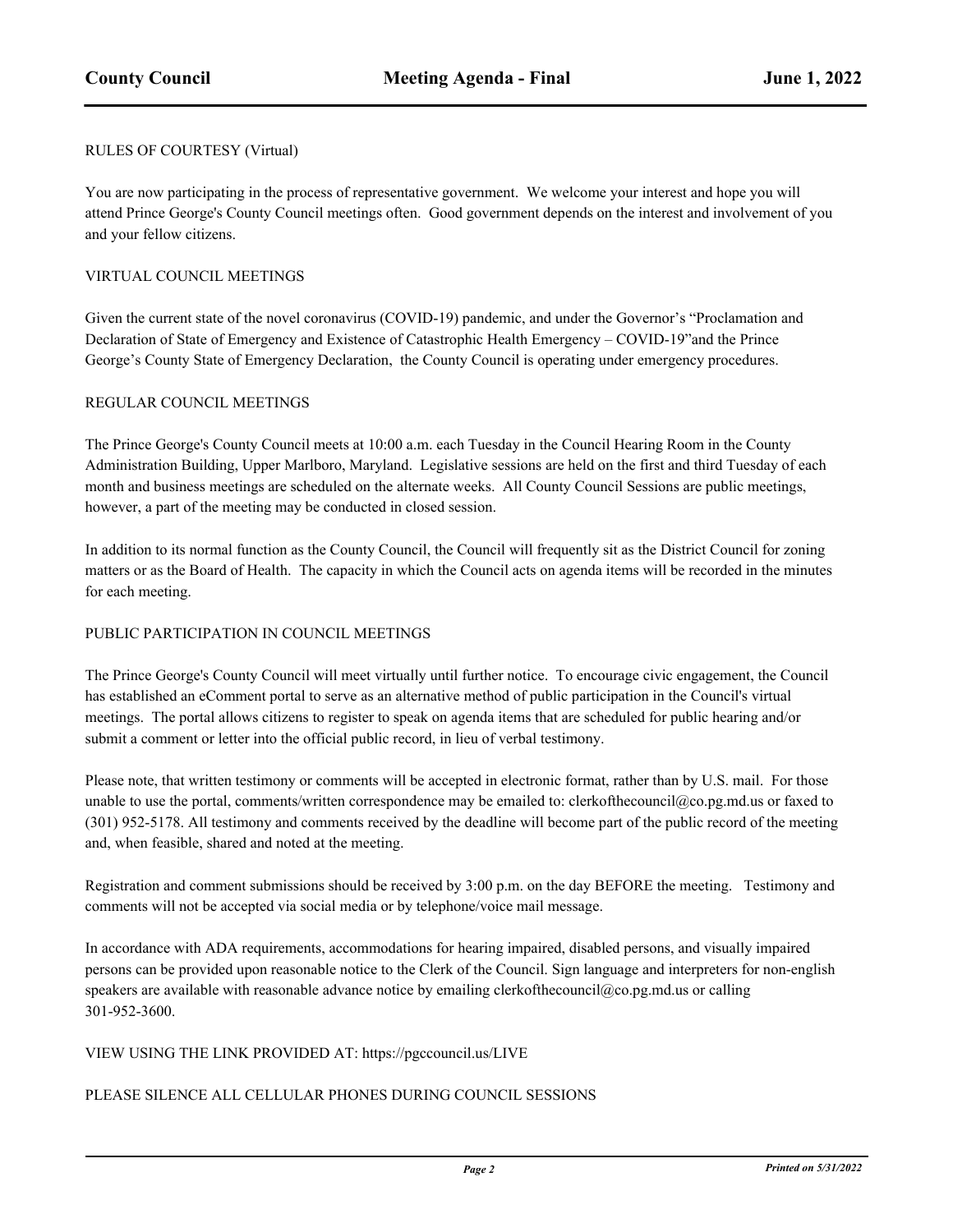#### **VIEW USING THE LINK PROVIDED AT: https://pgccouncil.us/LIVE**

## **12:00 P.M. - CALL TO ORDER**

#### **INVOCATION:**

Rabbi Steve Weisman, Solel Temple, Bowie, Maryland

#### **PLEDGE OF ALLEGIANCE**

## **DESIGNATION OF JUNE 1, 2022 AS LEGISLATIVE DAY NO. 18**

## **1. ADOPTION OF WSSC, WSTC, REVENUE AUTHORITY AND REDEVELOPMENT AUTHORITY BUDGETS**

[CR-069-2022](http://princegeorgescountymd.legistar.com/gateway.aspx?m=l&id=/matter.aspx?key=15029) **A RESOLUTION CONCERNING THE APPROVAL OF THE FISCAL YEAR 2023 OPERATING AND CAPITAL BUDGETS OF THE WASHINGTON SUBURBAN SANITARY COMMISSION AND THE RECOMMENDATION OF WATER AND SEWER RATES AND AD VALOREM TAX LEVIES FOR FISCAL YEAR 2023** for the purpose of adopting the Fiscal Year 2023 Operating and Capital Budgets of the Washington Suburban Sanitary Commission and the recommended Water and Sewer Rates and Ad Valorem Tax Levies for Fiscal Year 2023. Draft: 1

*Sponsor(s):* Hawkins

*To be introduced by:*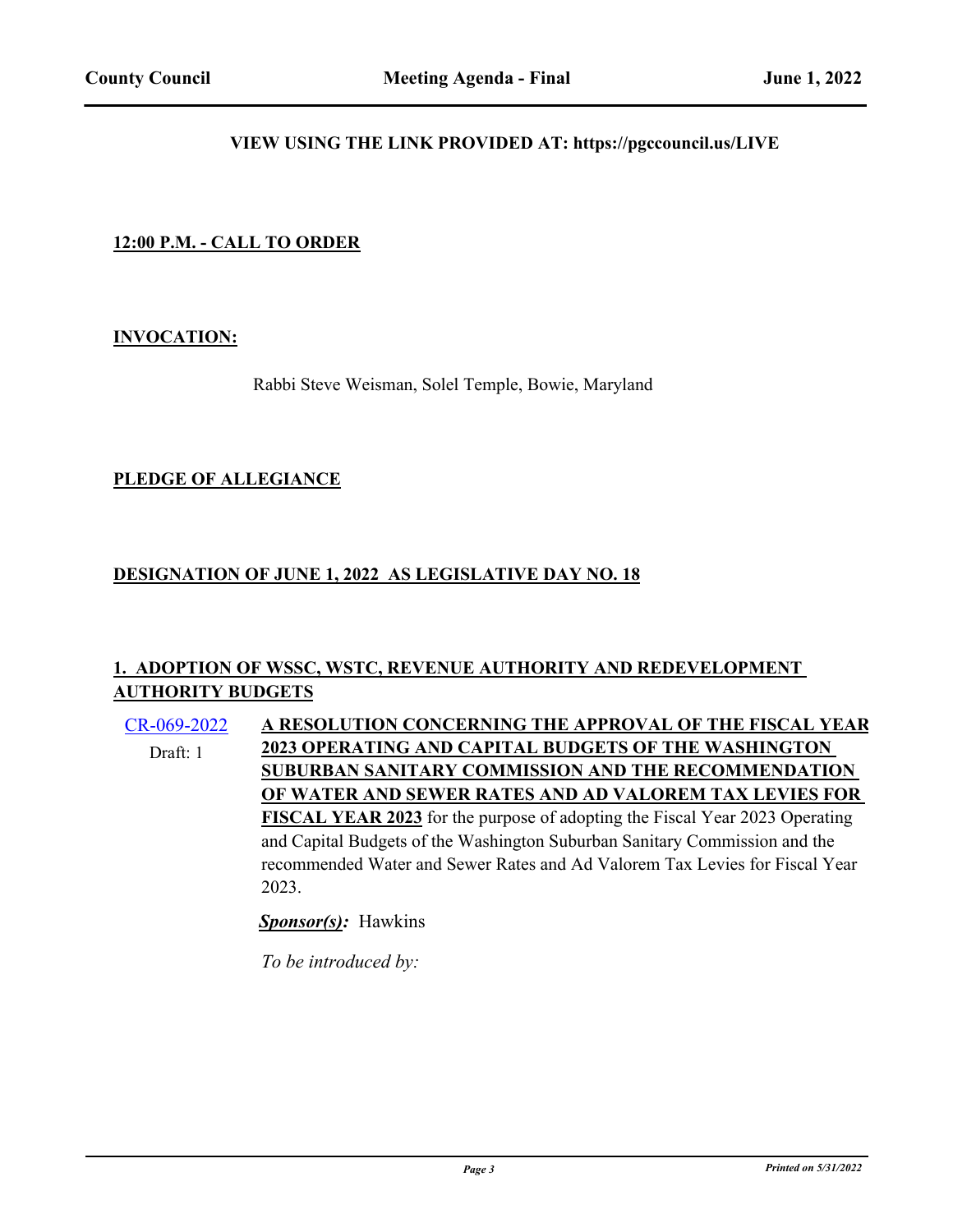## **ADOPTION OF WSSC, WSTC, REVENUE AUTHORITY AND REDEVELOPMENT, AUTHORITY BUDGETS - (CONTINUED)**

#### [CR-070-2022](http://princegeorgescountymd.legistar.com/gateway.aspx?m=l&id=/matter.aspx?key=15030) **A RESOLUTION CONCERNING THE WASHINGTON SUBURBAN SANITARY COMMISSION FISCAL YEARS 2023-2028 CAPITAL IMPROVEMENTS PROGRAM AND FISCAL YEAR 2023 CAPITAL BUDGET FOR PRINCE GEORGE'S COUNTY FOR WATER AND SEWERAGE** for the purpose of adopting with amendments the WSSC Fiscal Years 2023-2028 Capital Improvements Program and Fiscal Year 2023 Capital Budget for Water and Sewerage. Draft: 1

*Sponsor(s):* Hawkins

*To be introduced by:*

#### [CR-071-2022](http://princegeorgescountymd.legistar.com/gateway.aspx?m=l&id=/matter.aspx?key=15031) **A RESOLUTION CONCERNING THE APPROVAL OF THE FISCAL YEAR 2023 WASHINGTON SUBURBAN TRANSIT COMMISSION BUDGET AND**  Draft: 1

**TAX RATES** for the purpose of approving the Washington Suburban Transit Commission's administration of the County's Fiscal Year 2023 Mass Transit Plan; approving the levy of property tax rates necessary to support the expenses and obligations of the Commission including County mass transit operations; and approving the Commission's administrative budget.

*Sponsor(s):* Hawkins

*To be introduced by:*

#### [CR-072-2022](http://princegeorgescountymd.legistar.com/gateway.aspx?m=l&id=/matter.aspx?key=15032) A RESOLUTION CONCERNING THE REVENUE AUTHORITY OF PRINC **GEORGE'S COUNTY FISCAL YEAR 2023 OPERATING BUDGET AND CAPITAL IMPROVEMENT PROGRAM** for the purpose of approving the Capital Improvement Program of the Revenue Authority of Prince George's County for Fiscal Years 2023-2028, prepared pursuant to the authority contained in Subtitle 21A of the Prince George's County Code and providing comments on the proposed Operating Budget of the Authority for Fiscal Year 2023. Draft: 1

## *Sponsor(s):* Hawkins

*To be introduced by:*

## **ADOPTION OF WSSC, WSTC, REVENUE AUTHORITY AND REDEVELOPMENT, AUTHORITY BUDGETS - (CONTINUED)**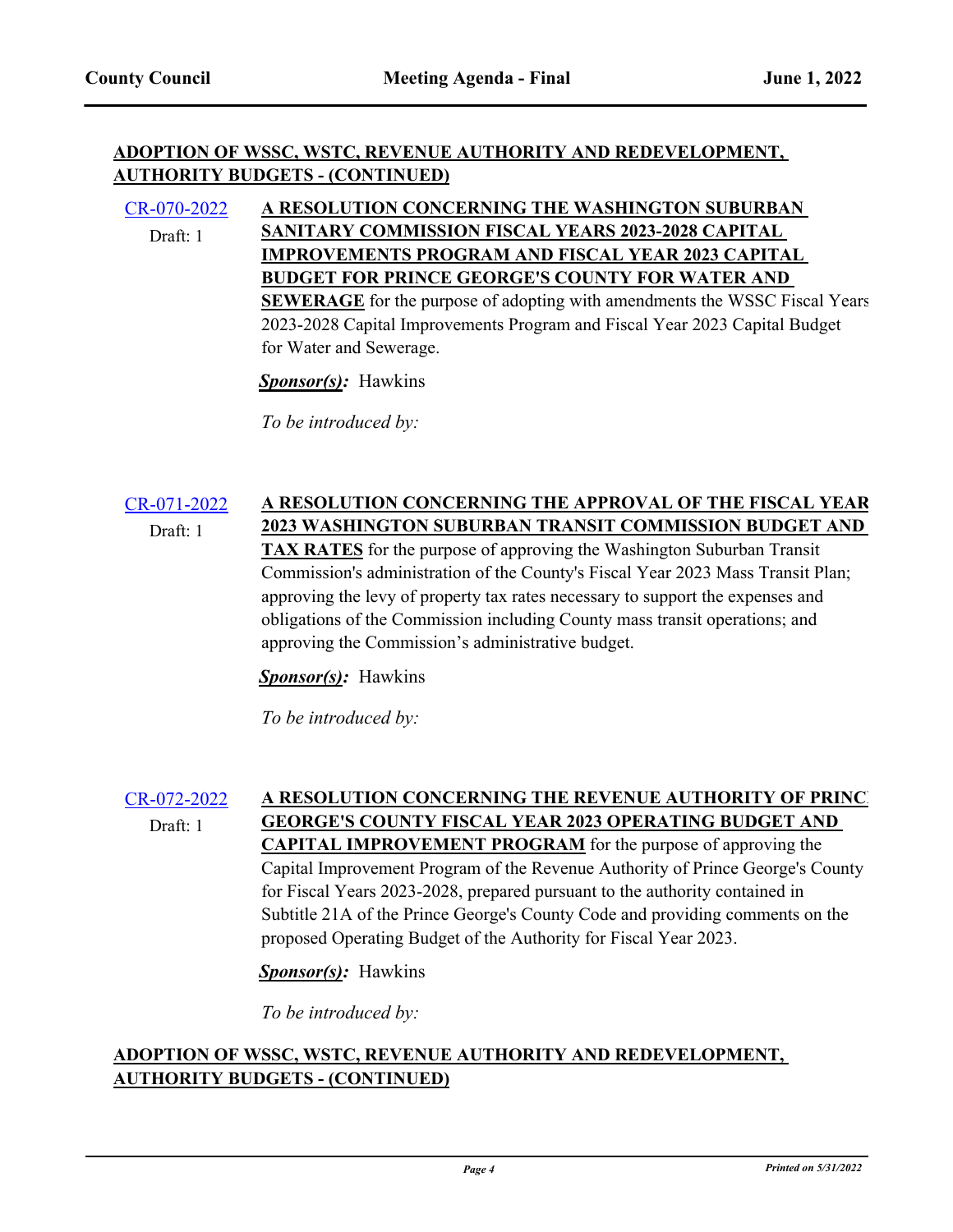Draft: 1

#### [CR-073-2022](http://princegeorgescountymd.legistar.com/gateway.aspx?m=l&id=/matter.aspx?key=15033) **A RESOLUTION CONCERNING THE REDEVELOPMENT AUTHORITY OF PRINCE GEORGE'S COUNTY FISCAL YEAR 2023 OPERATING BUDGET AND CAPITAL IMPROVEMENT PROGRAM** for the purpose of approving the Capital Improvement Program of the Redevelopment Authority of Prince George's County for Fiscal Years 2023-2028; prepared pursuant to the authority contained in Subtitle 15B of the Prince George's County Code; and providing comments on the proposed Operating Budget of the Redevelopment Authority for Fiscal Year 2023. Draft: 1

*Sponsor(s):* Hawkins

*To be introduced by:*

## **2. ADOPTION OF THE PRINCE GEORGE'S COUNTY PORTION OF THE MARYLAND-NATIONAL CAPITAL PARK AND PLANNING COMMISSION BUDGET AND MAKING APPROPRIATIONS AND LEVYING TAXES FOR FISCAL YEAR 2022 FOR THE M-NCPPC**

# [CB-055-2022](http://princegeorgescountymd.legistar.com/gateway.aspx?m=l&id=/matter.aspx?key=15034) **AN ACT CONCERNING MARYLAND-NATIONAL CAPITAL PARK AND**

**PLANNING COMMISSION** for the purpose of approving the Prince George's County portion of the Maryland-National Capital Park and Planning Commission budget and making appropriations and levying certain taxes for Fiscal Year 2023 for the Maryland-National Capital Park and Planning Commission, pursuant to the provisions of the Land Use Article of the Annotated Code of Maryland, as amended ("Land Use Article").

*Sponsor(s):* Hawkins

*To be introduced by:*

## **3. ADOPTION OF THE COUNTY CURRENT EXPENSE BUDGET, CAPITAL IMPROVEMENT PROGRAM, CAPITAL BUDGET AND APPROPRIATION ORDINANCE FOR FISCAL YEAR 2022**

## [CB-056-2022](http://princegeorgescountymd.legistar.com/gateway.aspx?m=l&id=/matter.aspx?key=15035) **AN ACT CONCERNING FISCAL YEAR 2023 APPROPRIATIONS** for the

purpose of making appropriations for the support of the County government and for the Prince George's Community College and for the schools, institutions, departments, offices, boards, commissions, and agencies of Prince George's County, and for other purposes, for the fiscal year beginning July 1, 2022, and ending June 30, 2023; adopting the current expense budget, the capital Draft: 1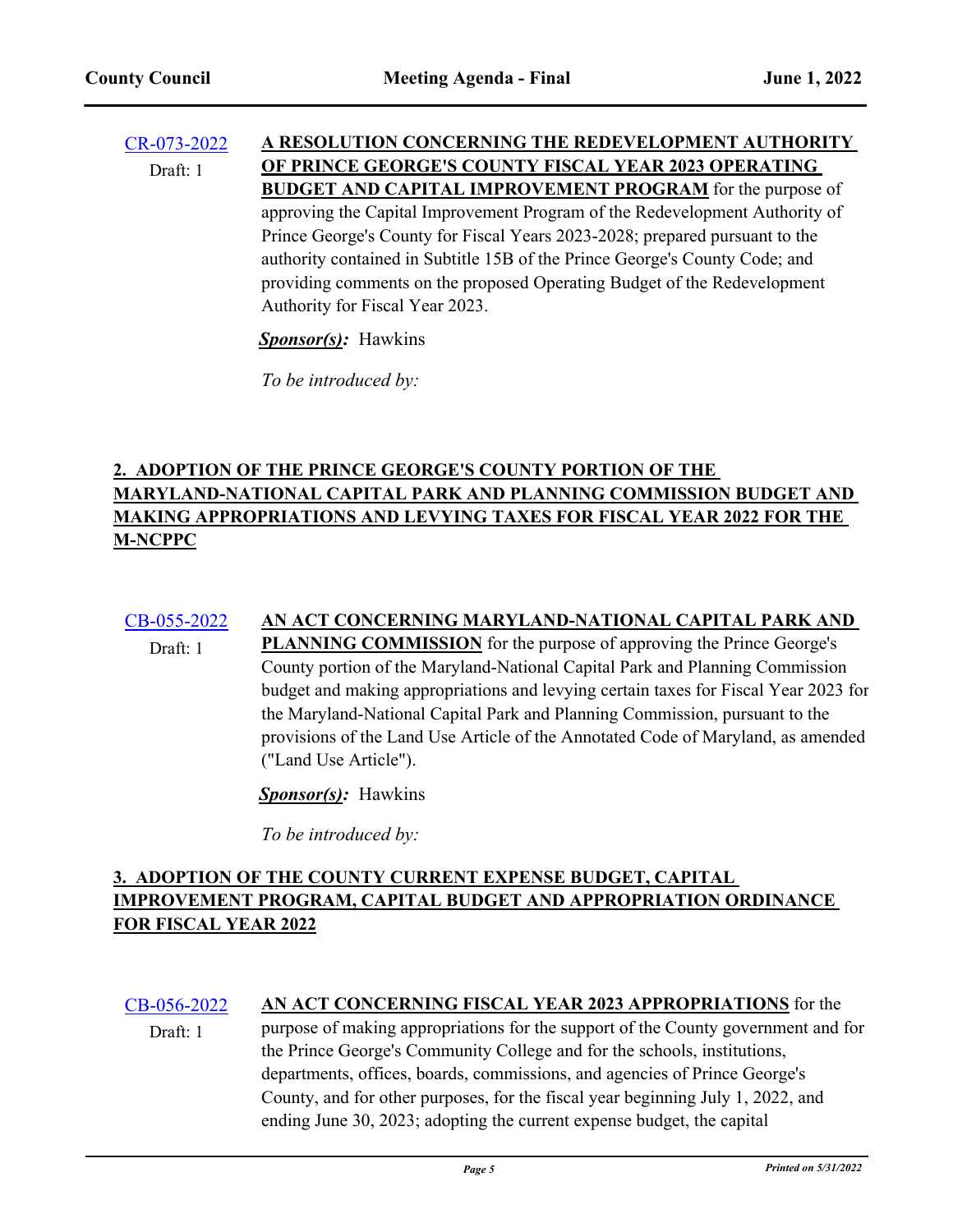improvement program, and the capital budget prepared according to the Charter of Prince George's County and submitted by the County Executive to the County Council; appropriating the items of expense in said current expense budget; establishing rates of reimbursement for subsistence expenses for employees of the County; providing for the inclusion of all State, Federal and private grants received subsequent to adoption of the current expense budget; imposing the applicable income and special area tax rates under the public general laws and public local laws of Maryland; all to be known as the Annual Budget and Appropriation Ordinance of Prince George's County for Fiscal Year 2023.

## *Sponsor(s):* Hawkins

| Attachment(s): | B2022056               |
|----------------|------------------------|
|                | CB-056-2022 Exhibit 1  |
|                | CB-056-2022 Exhibit 2  |
|                | CB-056-2022 Exhibit 3  |
|                | CB-056-2022 Exhibit 4  |
|                | CB-056-2022 Exhibit 4A |
|                | CB-056-2022 Exhibit 4B |
|                | CB-056-2022 Exhibit 5  |
|                | CB-056-2022 Exhibit 6  |
|                | CB-056-2022 Exhibit 7  |
|                | CB-056-2022 AIS        |
|                |                        |

*To be introduced by:*

## **4. PROPOSED CORRESPONDENCE/ADMINISTRATIVE OFFICER'S REPORT**

[LTR 06012022](http://princegeorgescountymd.legistar.com/gateway.aspx?m=l&id=/matter.aspx?key=15036) Proposed letter to the Honorable Dr. Juanita Miller, Chair, Prince George's County Draft: 1 Board of Education, transmitting the Fiscal Year 2023 Operating Budget.

## *Sponsor(s):* Hawkins

## **5. INTRODUCTION AND ADOPTION OF RESOLUTIONS**

#### [CR-074-2022](http://princegeorgescountymd.legistar.com/gateway.aspx?m=l&id=/matter.aspx?key=15037) **A RESOLUTION CONCERNING THE WASHINGTON SUBURBAN SANITARY COMMISSION** for the purpose of modifying the System Draft: 1

Development Charge (SDC) to help finance the capital costs of expanding and augmenting water and sewage systems to accommodate service to subscribers in the Washington Suburban Sanitary District (WSSD) and to provide a financing mechanism to aid the Washington Suburban Sanitary Commission (Commission) in paying for the capital projects thereof by providing methods and procedures by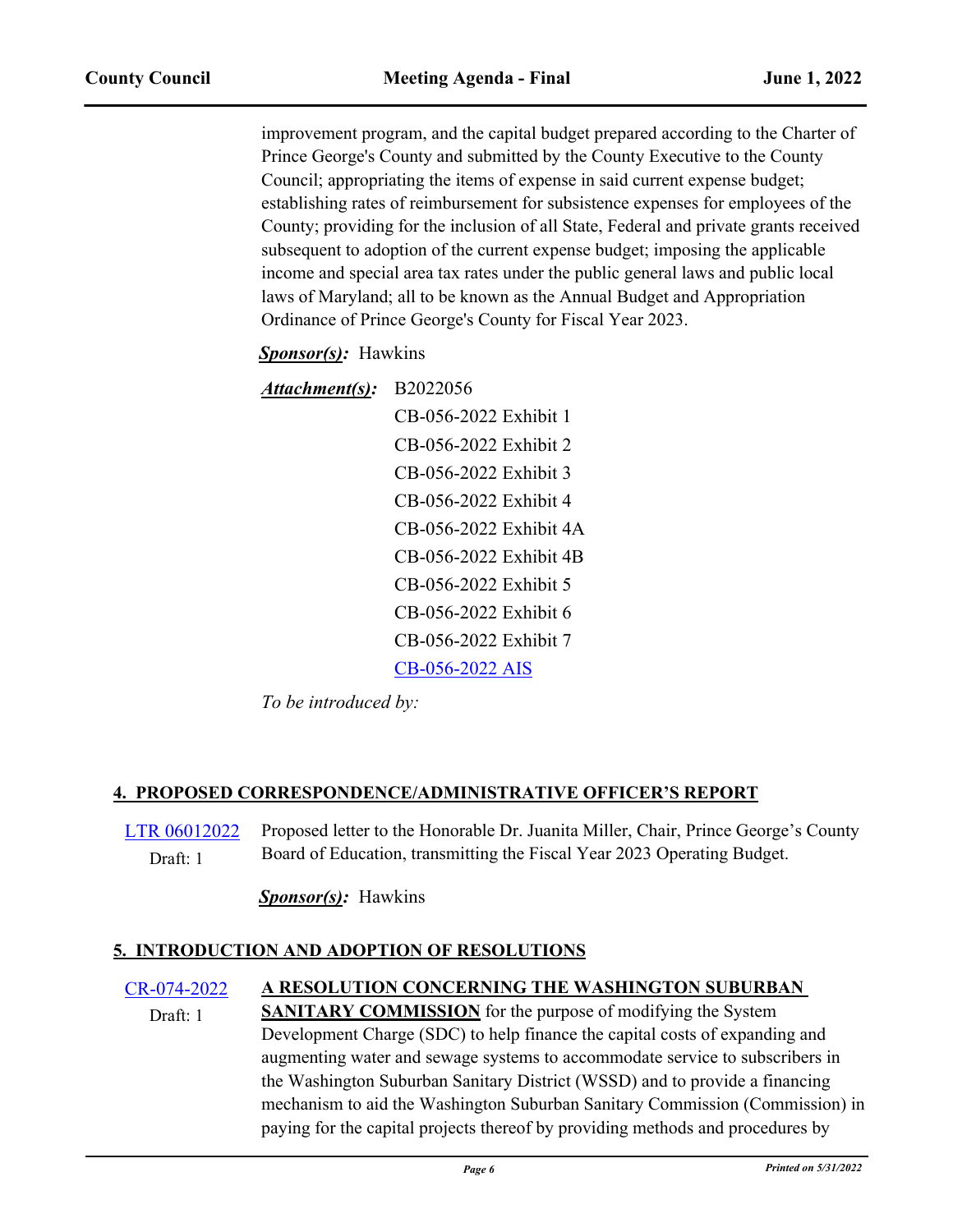which the SDC is to be implemented and/or collected.

*Sponsor(s):* Hawkins

*To be introduced by:*

*COUNCIL SHOULD EITHER CONVENE AS THE COMMITTEE OF THE WHOLE OR SUSPEND THE RULES PRIOR TO ADOPTION - (8 VOTES REQUIRED)*

#### **6. RESOLUTIONS ELIGIBLE FOR FINAL READING – (ADOPTION)**

[CR-031-2022](http://princegeorgescountymd.legistar.com/gateway.aspx?m=l&id=/matter.aspx?key=14890) A RESOLUTION CONCERNING CONTRACT APPROVALS FOR the purpos of approving certain multiyear contracts in accordance with the Prince George's Draft: 1

County Charter and Subtitle 10 of the Prince George's County Code.

**Sponsor(s):** Hawkins, Taveras, Streeter, Harrison and Ivey

*Attachment(s):* [R2022031](http://princegeorgescountymd.legistar.com/gateway.aspx?M=F&ID=b3b7a0d5-01cf-49c2-bdda-1e37a2919a41.docx) [CR-031-2022 Attachment A](http://princegeorgescountymd.legistar.com/gateway.aspx?M=F&ID=e1f55f49-65c9-41e4-8d5e-eadf5261104e.pdf) [CR-031-2022 AIS](http://princegeorgescountymd.legistar.com/gateway.aspx?M=F&ID=d5ae9a54-b8d6-49f2-b5cc-dea183ea2739.pdf) [CR-031-2022 Report](http://princegeorgescountymd.legistar.com/gateway.aspx?M=F&ID=dbb75a8c-a638-4ac6-b338-119dd949bf23.doc) [CR-031-2022 Transmittal](http://princegeorgescountymd.legistar.com/gateway.aspx?M=F&ID=4c7a3bfb-9e63-4c3f-a728-72a437fd7785.pdf) CR-031-2022 Supplier Participation Explanations CR-031-2022 Supplier Participation Explanations 2 CR-031-2022 Public Comments\_eComments\_export

## *Legislative History:*

| 4/26/22 | County Council                                             | introduced and referred to the Sitting<br>as the Committee of the Whole |
|---------|------------------------------------------------------------|-------------------------------------------------------------------------|
| 4/26/22 | Sitting as the Committee of Held in Committee<br>the Whole |                                                                         |
| 4/28/22 | Sitting as the Committee of<br>the Whole                   | Reported out with no<br>recommendation to the County<br>Council         |
| 5/17/22 | County Council                                             | public hearing held                                                     |

#### **ADJOURN**